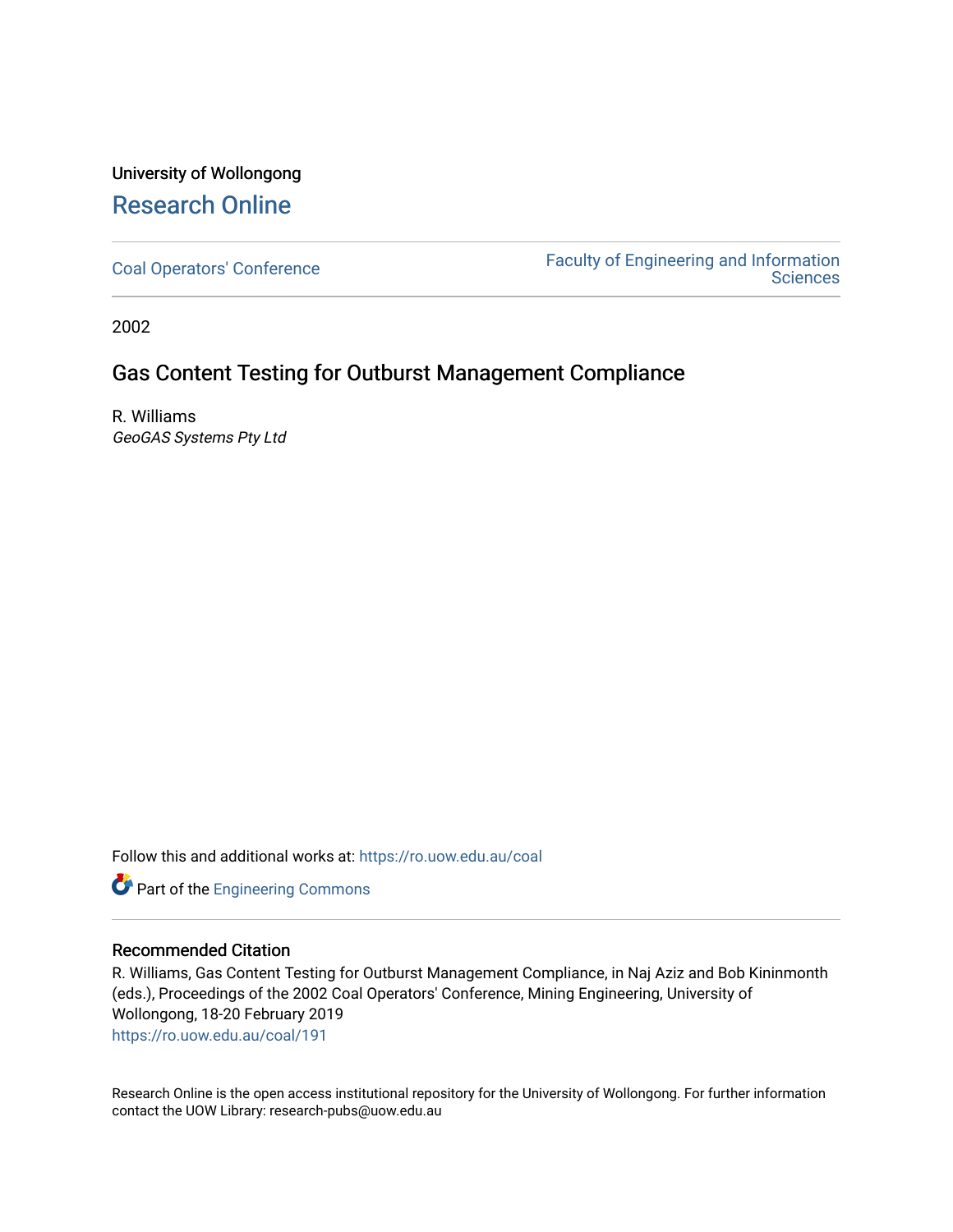# **GAS CONTENT TESTING FOR OUTBURST MANAGEMENT COMPLIANCE**

## **Ray Williams 1**

*ABSTRACT*: It is fundamentally important to make sure that compliance for mining is not issued on the basis of gas content tests that are inadequately located, deficient in frequency or in error. This paper covers some of the issues in relation to location and frequency of cores and validation of gas content test results. Core locations are discussed in the context of recent findings on the reduction of gas drainage efficiency towards the end of in-seam, cross panel boreholes. Some guidelines for sample frequency are given, with increased frequency being required in circumstances involving departure from "normal" conditions as defined through analysis of past data. The gas content validation methodology is set up to provide rulings on gas content test results at the time of reporting, and is intended to aid mine staff in better evaluating test data as part of the process of issuing management plan conformance notices.

#### **INTRODUCTION**

Routine gas content testing is the prime means of protection against instantaneous outbursts of coal and gas. In applying gas content results to mining, the following elements are important:

- The gas content threshold
- The area around a roadway to which the threshold applies (the "barrier")
- Taking sufficient samples and in the right localities
- Minimising the chances that an error has been made in the gas content test

Gas content thresholds were initially determined for the Bulli seam on the New South Wales South Coast Lama (1995). They have been extended to the Hunter Valley, Bowen Basin and New Zealand (Mt Davy Mine) using GeoGAS's Desorption Rate Index (DRI) approach (Williams and Weissman 1995, Williams 1997).

In the DRI approach, outburst proneness is regarded as being directly related to the desorption rate of the coal. Bowen Basin coals (Goonyella Middle and German Creek seams) have higher gas desorption rates than the Bulli seam and accordingly, the gas content thresholds are lower. For CH<sub>4</sub>, the Bulli seam gas content threshold is 9.5  $m<sup>3</sup>/t$  at 20°C and 1013 hPa  $m<sup>3</sup>/t$  at a DRI of 900. For the same DRI, the Goonyella Middle seam has a gas content of 7.0 m<sup>3</sup>/t and the German Creek seam (Middlemount/Tieri) a gas content of 7.7 m<sup>3</sup>/t.

After a period of 20 years without outbursts<sup>2</sup> in the Bowen Basin, an outburst occurred at Central Colliery (German Creek seam) on 20<sup>th</sup> July 2001 followed by one at North Goonyella mine (Goonyella Middle seam) on  $22<sup>nd</sup>$  October 2001. While the outbursts were small, they were significant in being the first to occur in these seams and in areas deemed safe, according to locally applied gas and outburst management plans.

Investigations into the incidents included coverage of gas content threshold, barrier width, sample location, sample frequency, and gas content test reliability. At this stage there has been no modification of gas content thresholds away from the 900 DRI basis and for this paper, there is little point in reiterating the DRI approach which has been given wide coverage. Advances in outburst mechanism understanding and the definition of an improved basis for the setting of thresholds/triggers are the subject of current research by Xavier Choi and Mike Wold, CSIRO Petroleum to be reported on in papers at this conference and workshop. The width of the barrier around a roadway is relevant, but is currently the subject of client confidential studies by Strata Control Technology Pty. Ltd. and GeoGAS.

 $\overline{a}$ 

GeoGAS Systems Pty Ltd

 $2$  Prior to 2001 the last outburst was at Collinsville No.2 Mine on  $16<sup>th</sup>$  April 1981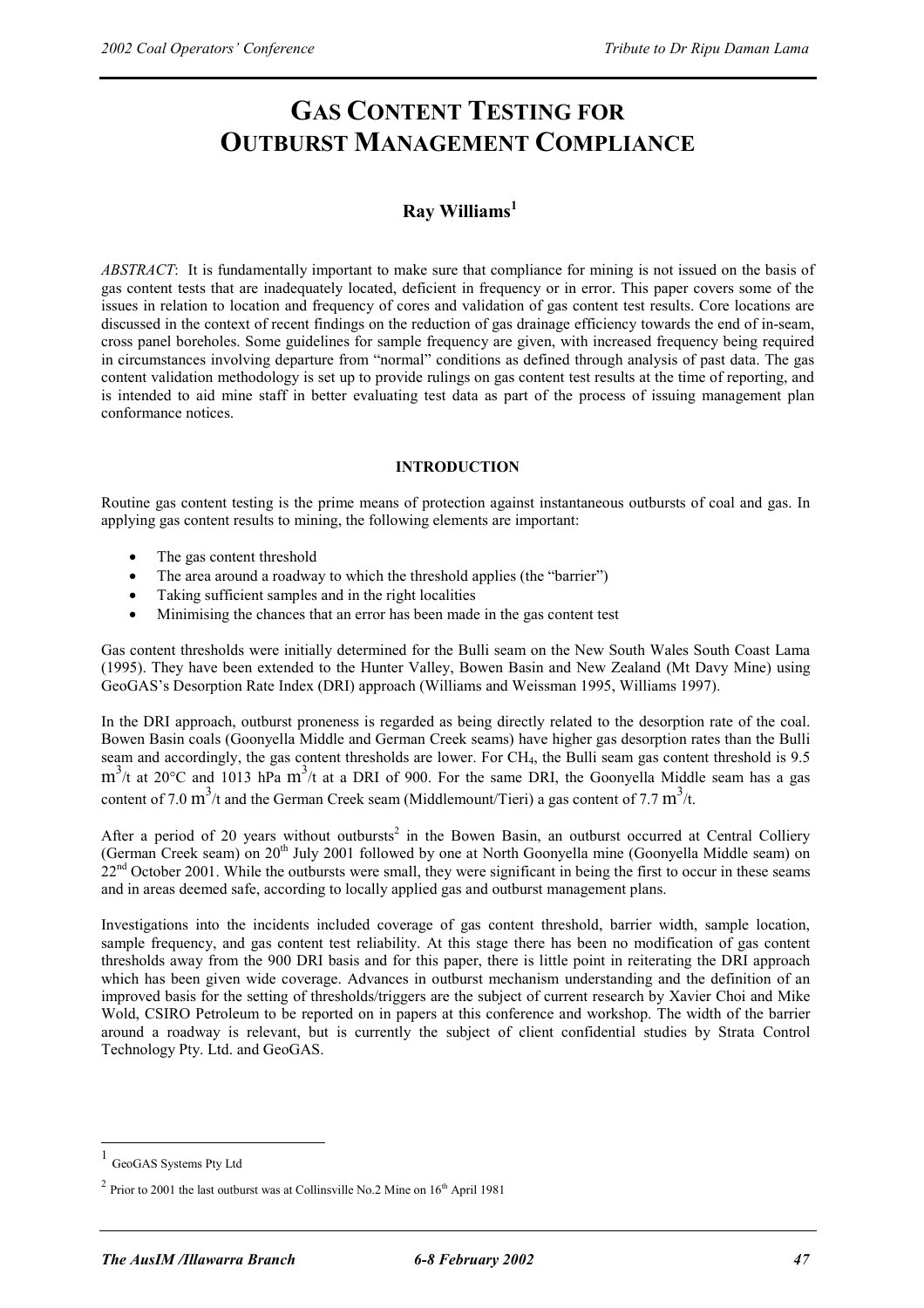The scope for this paper covers developments in two areas, these being:

- Taking sufficient samples and in the right locations
- Minimising the chances that an error has been made in the gas content test

#### **GAS CONTENT SAMPLING**

Within any area being evaluated for compliance, subjective decisions are made concerning sample location and frequency. Samples need to be taken in the area where the gas content is likely to be highest, based on gas drainage borehole geometry and borehole gas flow rates. Ideally, the sampling regime should be prescribed as a minimum standard to be met, with operator discretion only being employed to take more samples than the minimum.

#### **Sample Location**

Gate roads are normally developed after cross block drilling and gas drainage. The regions where gas drainage is least effective is toward the ends of boreholes. Here, gas recharge results in a reduction in gas drainage efficiency toward the end of boreholes as evidenced in gas reservoir modelling and corroborated to varying degrees, by field measurements. Current GeoGAS-ACARP research Project C10008 entitled "Improved application of gas reservoir parameters" has shown this "end-hole-effect" to be sensitive to borehole spacing (Fig. 1), directional permeability (Fig. 2) and virgin gas content magnitude. This can cause the heading on the virgin coal side which is B Heading in Fig. 1 to be exposed to higher gas contents, depending upon the amount of over-drilling of the cross block borehole and if down dip, the depth and location of perforations in the dewatering tubing. In Fig. 1 the "X" direction is parallel to the borehole and at right angles to the gate-road drivage. The "Y" direction is at right angles to the borehole and parallel to the gate-road drivage. It should be noted that "End hole effect" is insensitive to the magnitude of permeability.



*Virgin gas content 8.5 m<sup>3</sup> /t at 100% CH4*







Experience of the "end hole effect" is variable. For example, North Goonyella mine appears to be sensitive to borehole "end hole effect" whereas Central Colliery in normal drainage conditions appears to have less sensitivity. Given similar borehole spacings, this may be a reflection of differences in directional permeability.

For cross panel drilling, cores for gas content testing should be taken midway between the two boreholes and along the line of the barrier on the virgin side (Fig. 2). It should not be necessary to take samples below the barrier line (ie closer to A Heading), unless failure to comply occurs. In that case, additional samples can be taken along the line of a barrier defined around A Heading to validate A Heading alone.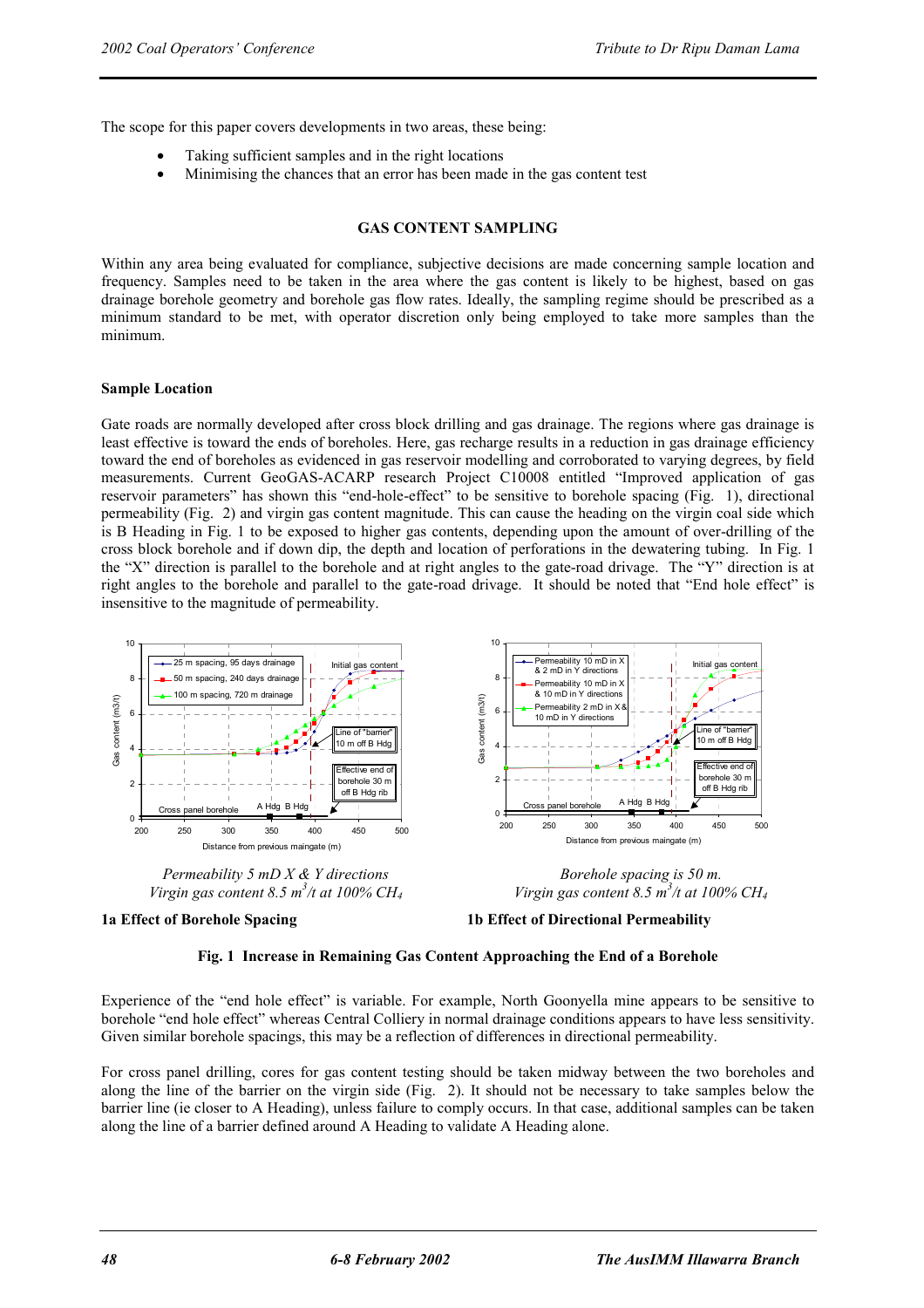

**Fig. 2 Compliance Core Locations** 

The most important design requirement is to match the length of borehole over-drill beyond B Heading, with the barrier width and the end-hole-effect on gas content reduction, taking into account any additional deadening effect caused by the final location of dewatering tubing and the position of perforated sections. The end-hole-effect will probably be a function of borehole spacing and directional permeability. If over drilling is insufficient, there will be difficulty in achieving compliance along the barrier to B Heading.

#### **Sample Frequency**

Arriving at an optimum sample frequency requires examination of the past history, assessing the uniformity of results from test to test and linking that to environmental differences such as the time on gas drainage, ease of gas drainage and magnitude of gas content results in relation to the threshold value. Changes from the norm need to be carefully assessed.

Suppose compliance cores are routinely taken along a gate-road development with consistent placement with respect to the gas drainage-drilling pattern. Results are characteristically between 3  $m^3/t$  and 5  $m^3/t$  in an environment where the virgin gas content is 11  $m^3/t$  and the gas content threshold is 8  $m^3/t$ . What if the next sample gives a result of 7.5 m<sup>3</sup>/t, which is below the gas content threshold? This result would be a departure from the norm and as such, should be a trigger to increase the sample frequency, in addition to seeking to understand what is happening.

Taking supplementary samples to check an abnormal result can be difficult. By the time the result is posted, the drill rig has probably moved to a new location. To minimise disruption it is important to plan the sample program to take account of potential problems identified during drilling and gas drainage. The consistency of borehole gas flows together with material balance calculations is a guide to the uniformity of gas drainage. Borehole gas drainage rates are shown in Fig. 3

In a fan of cross panel boreholes, additional samples can be planned for areas where gas drainage variability is above or below the norm for that area. For example, when a fan of boreholes behaves similarly, there is increased confidence that the drainage is proceeding according to plan (Fig. 3a). This can be backed up by material budget calculations and compared to expectations from modelling. Anomalous gas drainage requires more attention. For example, in Fig. 3b, there are three poor performing boreholes, two reasonable boreholes and one anomalously high flowing borehole. Apart from checking that gas drainage has been optimised by ensuring that there is no blockages or water accumulation an assessment of this area would require additional coring to confirm the state of drainage. This would hopefully be carried out early enough to enable timely remedial action. The high flowing borehole is probably the result of structural enhancement, so faulting should be suspected suggesting a review of drilling records.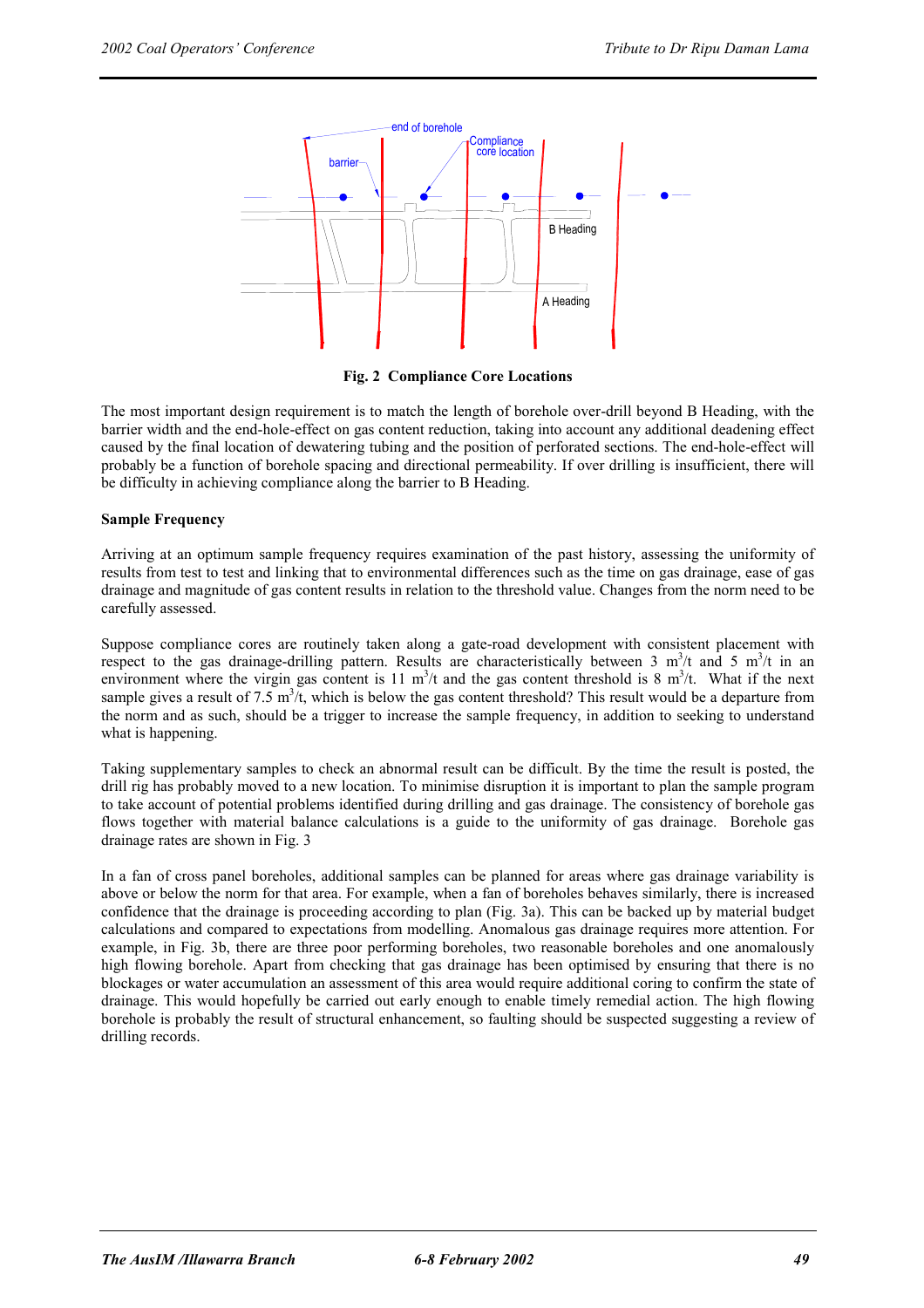

**Fig. 3a Uniform Gas Drainage Fig. 3b Variable Gas Drainage** 

**Fig. 3 Borehole Gas Drainage** 

#### **RELIABILITY OF GAS CONTENT TESTING**

A reliable gas content test result is probably the most essential ingredient in assessing an area for compliance with the management plan. Test failures do occur, and it is important that when they do, they are recognised prior to using the results. The most problematic part of the gas content test is connected with the field, "lost gas" (Q1) component. The main problem is leakage of canisters caused by not achieving a gas tight seal after placing core in the canister and/or failure of valves and fittings.

Persons who undertake the field Q1 testing are usually drillers or geologists. These persons need to be trained and certified as competent to carry out this important task. The training includes handling and final testing of canisters prior to use, avoiding contamination of the "O" ring seals and preparation for transport to the laboratory.

Validation of the gas content test results involves checking that leakage has not occurred during transport from the field to the laboratory.

The desorption rate or IDR30 which is the quantity of gas per unit mass desorbed in the first 30 minutes determined from the "Q1" measurements in the field and is related to the final reported gas content value Qm (Fig. 4). Normally, the faster the desorption rate, the higher the final reported gas content (Qm). Highly fractured core can produce a rate of desorption that is high compared to Qm. Other checks covered below are required to differentiate this condition . If a canister leaks between sealing in the field and receipt at the laboratory, Qm will be low compared to the IDR30, and the value will plot well down in the region of abnormally high desorption rate or potential leakage in Fig. 4.



**Fig. 4 Identifying Abnormal Data Based on Initial Desorption Rate**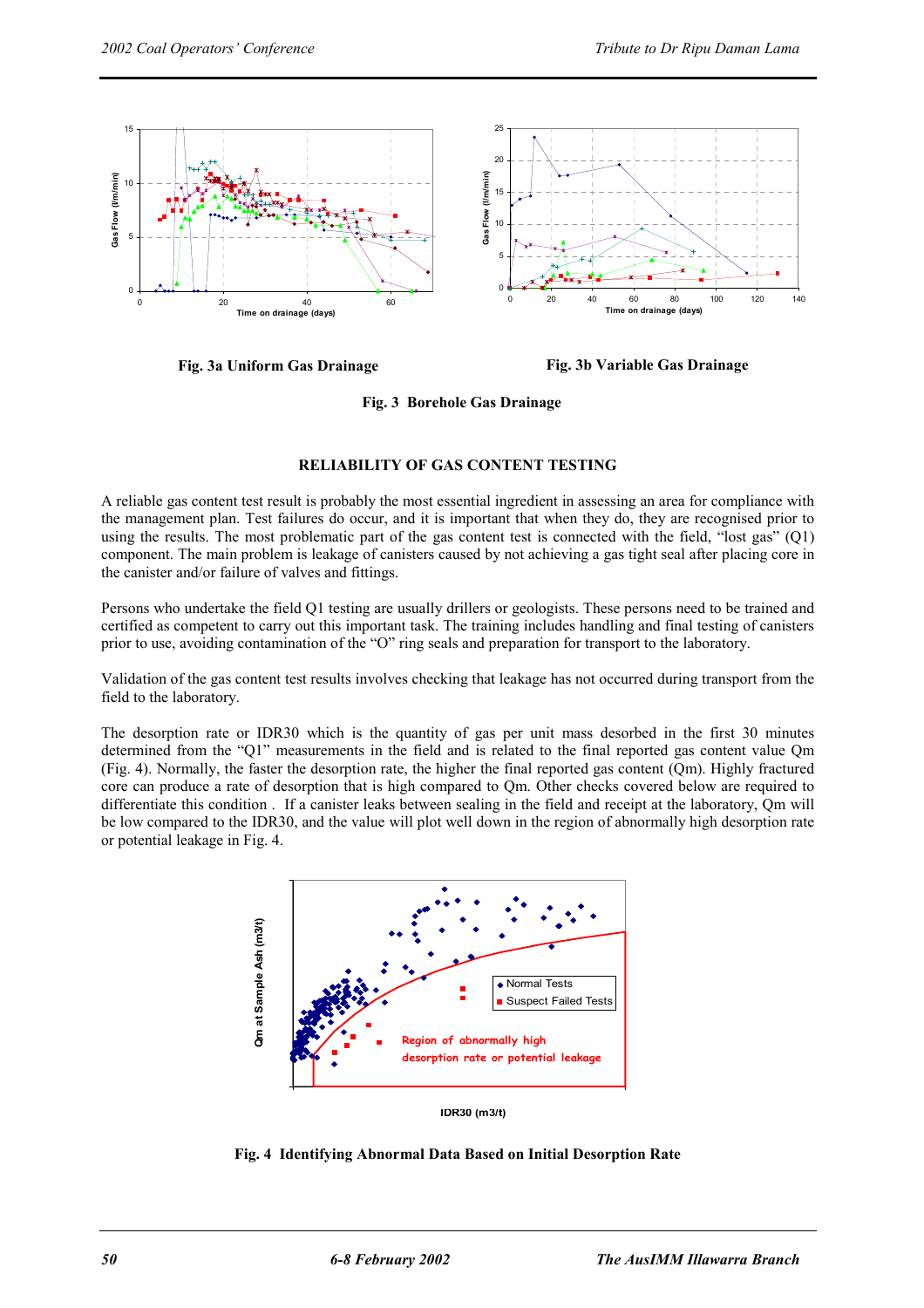When canisters are received in the laboratory, they are immersed in water for signs of leakage, then the pressure build up in the canister is measured. The canister is then depressurised and the volume of gas released called "initial Q2" or "Q2init" is measured

Both the canister pressure and the volume of gas immediately desorbed (Q2init) upon release of pressure are a function of the –

- Mass of coaly material in the canister
- Void space in the canister
- The rate of gas desorption
- The time taken between sealing the canister in the field and relieving the pressure in the laboratory

These parameters are defined and are calculated for each test and a multivariate analysis undertaken. Equations defining Initial Q2 and canister pressure are:

```
Q2init = A<sub>1</sub> * TCP + B<sub>1</sub> * VS + C<sub>1</sub> * M + D<sub>1</sub> * DesRate + E<sub>1</sub>
CanP = A_2 * TCP + B_2 * VS + C_2 * M + D_2 * DesRate + E_2DesRate = 1/(1+ k* IDR30)
```
Where:

- **Q2init** is the measured volume of gas desorbed upon depressurisation of the canister on receipt in the laboratory (ml).
- **CanP** is the measured canister pressure on receipt in the laboratory (kPa).
- **TCP** Time in days that canister is pressurised between sealing in the field and receiving in the laboratory.
- **VS** void space (ml)
- $M$  mass coaly material (g)
- **IDR30** initial desorption rate after 30 minutes from time zero  $(m^3/t)$
- A, B, C, D, E and k are constants

Using the above formulae, a comparison of calculated and measured "Q2init" and canister pressure is made Figs. 5 and 6.



**Fig. 5 Identifying Abnormal Data Based on "Q2 Initial** 

**Fig. 6 Identifying Abnormal Data Based on Canister Pressure** 

The tests whose values are denoted by "red" squares in Figs. 4, 5 and 6 have failed all three tests, according to where the threshold boundaries have been placed. "Failed" tests are can be supported by other evidence, such as visible signs of coal debris on the "O" ring seals of the canister.